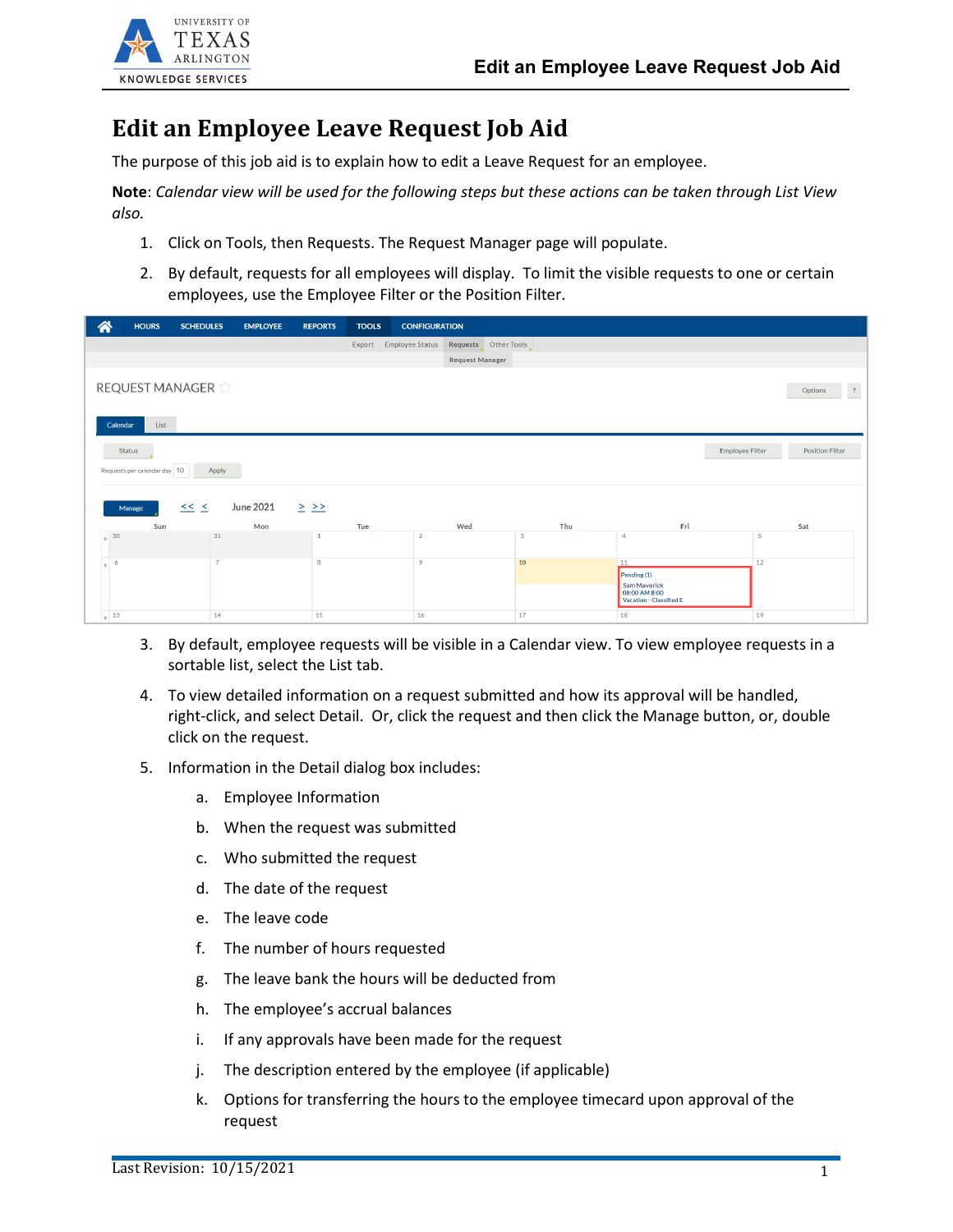

| Employee Request Detail                                                                                                                                                                                                                                                                |        | ?<br><br><br>$\ddot{\phantom{a}}$ |
|----------------------------------------------------------------------------------------------------------------------------------------------------------------------------------------------------------------------------------------------------------------------------------------|--------|-----------------------------------|
| Information<br>۰                                                                                                                                                                                                                                                                       |        | Expand all Collapse all           |
| Employee Sam Maverick<br>Days 1/1<br>Edit<br>Hire date 07/07/2015<br>Date requested 06/11/2021 (08:00 AM 8:00)<br>Date submitted 06/09/2021<br>Leave Group Vacation - Classified E<br>Time submitted 12:05 PM<br>Hours 8:00<br>Entered by Sam Maverick<br>Accrual Bank No Accrual Bank |        |                                   |
| Approvals                                                                                                                                                                                                                                                                              |        |                                   |
| Date processed N/A<br>Request Level 1 Pending<br>Request Level 2 N/A<br>Request Level 3 N/A<br>Cancel request N/A<br>Notes<br>Description                                                                                                                                              |        |                                   |
| Manager Note                                                                                                                                                                                                                                                                           |        |                                   |
| Options                                                                                                                                                                                                                                                                                |        |                                   |
| Individual Hours<br>$\triangleright$ Automatically assign hours on final approval                                                                                                                                                                                                      |        |                                   |
| $\boxdot$ Automatically schedule hours on final approval<br>Employee Schedules<br>$\Box$ Clear existing schedules on day of request                                                                                                                                                    |        |                                   |
|                                                                                                                                                                                                                                                                                        |        |                                   |
|                                                                                                                                                                                                                                                                                        | Cancel | Save                              |

## 6. On the Request Details page, click Edit.

| ?<br>Employee Request Detail                                                                                                     |                                                                                                                                            |                         |  |  |  |  |
|----------------------------------------------------------------------------------------------------------------------------------|--------------------------------------------------------------------------------------------------------------------------------------------|-------------------------|--|--|--|--|
| Information                                                                                                                      |                                                                                                                                            | Expand all Collapse all |  |  |  |  |
| Employee Sam Maverick<br>Hire date 07/07/2015<br>Date submitted 06/09/2021<br>Time submitted 12:05 PM<br>Entered by Sam Maverick | Days 1/1<br>Date requested 06/11/2021 (08:00 AM 8:00)<br>Leave Group Vacation - Classified E<br>Hours 8:00<br>Accrual Bank No Accrual Bank | Edit                    |  |  |  |  |